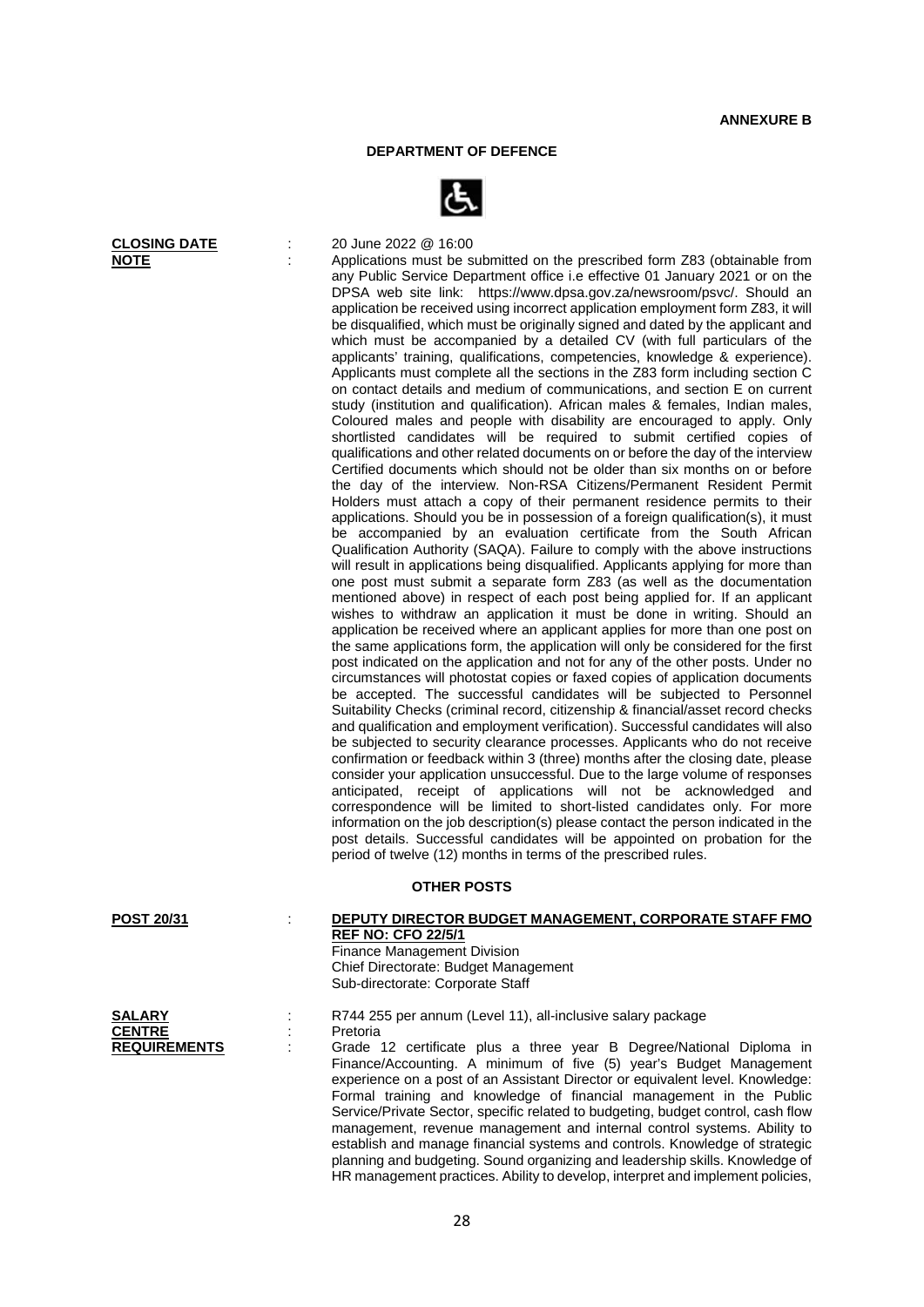strategies and legislation. Excellent communication, analytical, innovative, problem solving and interpersonal skills. Proven knowledge of Public Finance Management act (PFMA), Treasury Regulations and Standard Chart of Account. Knowledge of Modified Cash Standards. Proven computer literacy (MS Office) essential. Knowledge of Departmental Financial Management system (FMS), report writing system (IC), Auditing, Risk Management, Costing and Occupational Health and Safety (NOSA) will be an advantage. Ability to work under pressure and long hours when required. Valid driver's license required.

**DUTIES** : Strategic Financial Planning: Provide a budget management support function for the Medium Term Estimate Framework (MTEF) planning and budgeting process. Facilitate the transformation of the entity's Strategic business plan into monetary terms for the MTEF. Contribute to the medium and long term business planning. Determine the financial risks and compile the related risk management plan. Evaluate and adjudicate the strategic plans and annual performance plans in terms of affordability and the financial risks. Provide assistance to clients regarding general budgeting and financial reporting requirements including historical trends, etc. Financial Control: Provide strategic direction for the establishment and continued enhancement of the financial control system in the entity ensuring that related internal control systems are in place for expenditure and revenue management. Maintain budget control processes to ensure financial proprietary, regularity, value for money and value propositions in all financial approvals. Assist entity with financial management preparation, submissions and presentations. Coordinate and providethe financial support required to administrate the budget control process related to expenditure and revenue management. Develop and ensure the provisioning of financial reporting system with entity. Provide financial management advice for the strategic management direction within the entity wrt financial decisions and transactions for both expenditure and revenue management. Oversee compilation of claims and reports on all areas of revenue collection. Financial Governance Risk and Compliance: Coordinate the administering of the system related to the management of financial misconduct incidents in the entity. Evaluate the internal control systems wrt financial governance risk and compliance. Management of financial delegations within entity. Compile risk management plan related to financial governance risk and compliance. Coordinate the Auditor General South Africa (AGSA) and internal audit process related to financial management matters within the entity. Financial Management Advice: Provide advice to ensure financial management direction. Provide advice to ensure financial management considerations in the strategic processes and internal decision making processes of the entity. Provide input to and participate in strategic decisions and the formulation of business strategies. Advise on financial implications and consequences of business decisions. Provide input on strategies and plans to improve business performance monitoring and internal controls. Provide the framework and direction for financial management training within entity. Administration: Direct Budget Management Service in entity. Maintain Budget Management Capability. Maintain well administered Budget Management Human resource component. Support Budget Management Capability. Oversee compliance to the Occupational Health and Safety standards within allocated facilities.

**ENQUIRIES** : Mr L. Nagel Tel No: (012) 355 5807 Department of Defence, Finance Management Division, DFSS, Career Management Section, Private Bag X 137, Pretoria, 0001 or hand-delivered to: Poynton building, 195 Bosman Street, Pretoria, where it must be placed in wooden post box number 5 at Reception. Please use reference number not post number.

| <b>POST 20/32</b>   | ASSISTANT DIRECTOR REF NO: CFO 22/5/2 (X2 POSTS)                              |  |
|---------------------|-------------------------------------------------------------------------------|--|
|                     | <b>Financial Management Division</b>                                          |  |
|                     | Chief Directorate: Budget Management                                          |  |
| <b>SALARY</b>       | R382 245 per annum (Level 09)                                                 |  |
| <b>CENTRE</b>       | SA Army Budget Management Offices, Engineer Formation and Armament            |  |
|                     | Formation, Pretoria.                                                          |  |
| <b>REQUIREMENTS</b> | Grade 12 plus a three year B Degree/ National Diploma in Finance/Accounting.  |  |
|                     | A minimum of three (3) years relevant experience in the budget management     |  |
|                     | environment on post level of Senior State Accountant (Level 8) or equivalent. |  |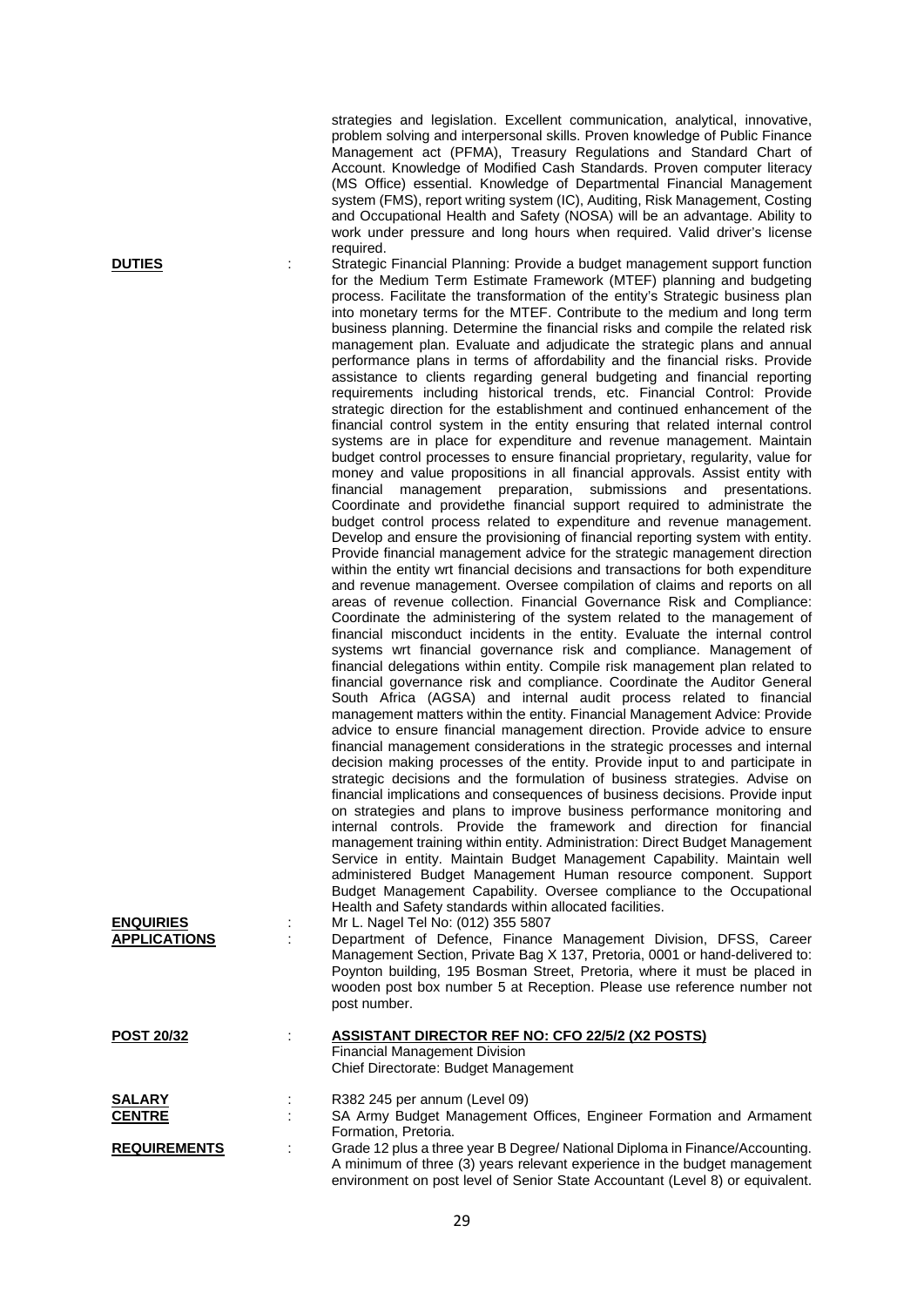|                                                |   | Have knowledge and understanding of Public Finance Management Act<br>(PFMA), Treasury Regulations (TRs) and related prescripts. Sound knowledge<br>of estimating, budgeting and budget control in the Department of Defence<br>(DOD) or Public Service or Private Sector. Good working knowledge of<br>Financial Systems (FS) of the DOD/Public Service/Private Sector. Ability to<br>analyse and interpret Policies, Instructions and Regulations. Ability to work<br>under pressure and meet deadlines. Ability to work after hours at short notice.<br>Ability to effectively function as part of a team. Computer literate (MS Excel,<br>Word and Power Point). Well-developed presentation skills, report writing skills<br>and ability to present budget control reports to top management for decision<br>making. Good reasoning, attention to details, innovative, strong mathematical,<br>problem solving and statistical analysing ability. Possession of a valid RSA<br>driver's license/Military driver's license to conduct official duties and attend<br>meetings. In possession of or able to obtain a DOD confidential security                                                                                                                                                                                                                                                                                                                                                                                                                                                                                                                                                                                                                                                                                                                                                                                                                                                                                                |
|------------------------------------------------|---|------------------------------------------------------------------------------------------------------------------------------------------------------------------------------------------------------------------------------------------------------------------------------------------------------------------------------------------------------------------------------------------------------------------------------------------------------------------------------------------------------------------------------------------------------------------------------------------------------------------------------------------------------------------------------------------------------------------------------------------------------------------------------------------------------------------------------------------------------------------------------------------------------------------------------------------------------------------------------------------------------------------------------------------------------------------------------------------------------------------------------------------------------------------------------------------------------------------------------------------------------------------------------------------------------------------------------------------------------------------------------------------------------------------------------------------------------------------------------------------------------------------------------------------------------------------------------------------------------------------------------------------------------------------------------------------------------------------------------------------------------------------------------------------------------------------------------------------------------------------------------------------------------------------------------------------------------------------------------------------------------------------------------------------------|
| <b>DUTIES</b>                                  |   | clearance.<br>Executing of all SA Army Engineer Formation expenditure control duties and<br>responsibilities, as specified in the Public Finance Management Act (PFMA),<br>the Treasury Regulations (TRs) as well as DOD Policies, Instructions and<br>Regulations. Provision of expenditure trends, performance management<br>reporting on expenditure through IC reports and graphic presentations.<br>Prepare monthly Early Warning Reports (EWRs). Assist in the compilation of<br>delegations with regard to the management of essential resources in SA Army<br>Engineer Formation. Monitor the in-year expenditure trends and advise on<br>methods to address deviations. Ensure the safekeeping of all transaction<br>supporting documentation, files and data for audit purposes in accordance with<br>prescripts. Provide training, guidance and development of subordinate<br>personnel. Managing and supervising all resources resorting under control of<br>this post.                                                                                                                                                                                                                                                                                                                                                                                                                                                                                                                                                                                                                                                                                                                                                                                                                                                                                                                                                                                                                                                            |
| <b>ENQUIRIES</b><br><b>APPLICATIONS</b>        |   | Ms T.M. Sekgobela Tel No: (012) 355 1238<br>Applications must be submitted to: Financial Management Division, DFSS,<br>Career Management Section, Private Bag X 137, Pretoria, 0001 or applications<br>may be hand-delivered to: Department of Defence, Poynton building, 195<br>Bosman Street, Pretoria where it must be placed in wooden post box 5 at<br>reception. Note: (Please use reference number not post number)                                                                                                                                                                                                                                                                                                                                                                                                                                                                                                                                                                                                                                                                                                                                                                                                                                                                                                                                                                                                                                                                                                                                                                                                                                                                                                                                                                                                                                                                                                                                                                                                                     |
| <b>POST 20/33</b>                              | ÷ | <b>ASSISTANT DIRECTOR REF NO: CFO 22/5/3</b><br><b>Financial Management Division</b><br>Chief Directorate: Budget Management<br>Joint Operation Division                                                                                                                                                                                                                                                                                                                                                                                                                                                                                                                                                                                                                                                                                                                                                                                                                                                                                                                                                                                                                                                                                                                                                                                                                                                                                                                                                                                                                                                                                                                                                                                                                                                                                                                                                                                                                                                                                       |
| SALARY<br><b>CENTRE</b><br><b>REQUIREMENTS</b> |   | R382 245 per annum (Level 09)<br>Fin Support Office, Budget Management Office, Pretoria<br>Grade 12 certificate plus a three year B Degree/National Diploma in<br>Finance/Accounting with a minimum of three (3) year's budget management<br>experience on post level of Senior State Accountant (Level 8) or equivalent.<br>Computer literate in Word Processing (MS Word), Spread sheet (Excel) and<br>Presentation (Power Point). Practical experience and knowledge of estimating,<br>budgeting and expenditure control process and related programmes on the<br>financial system. Knowledge of estimating, budgeting and budget control in the<br>Public Service/Private Sector will also considered. Atleast minimum of three<br>years' experience in Multinational and National Exercises and Operational<br>Planning and Execution. Ability to manage UN, AU, SADC and any other<br>domestic Revenue<br>Processes.<br>Management<br>foreign<br>and<br>of the<br>Divisions/Services Financial Misconducts Processes and Reporting is<br>recommended. Good reasoning, mathematical analytical and innovative<br>thinking ability as well as problem solving ability. Proven managerial skills and<br>capabilities at executive level with good negotiating ability. Being qualified to<br>operate the FMS Information Centre (IC) or BAS application or any other<br>Private Sectors financial systems and to draft report in this regard will serve as<br>a recommendation. Ability to correctly interpret and apply policy. Well-<br>developed verbal and written communication skills. Ability to draft effective<br>reports and we-developed presentations skills and ability to conduct effective<br>briefings to senior management and able to travel at short notice when<br>required. Team worker, trustworthy, reliable with good interpersonal relations.<br>Receptive to work-related suggestion/idea and decisive/persevering in regard<br>to task finalisation. Ability to handle a variety of task execution working under |

pressure and willing and able to work after hours at short notice. Effective HR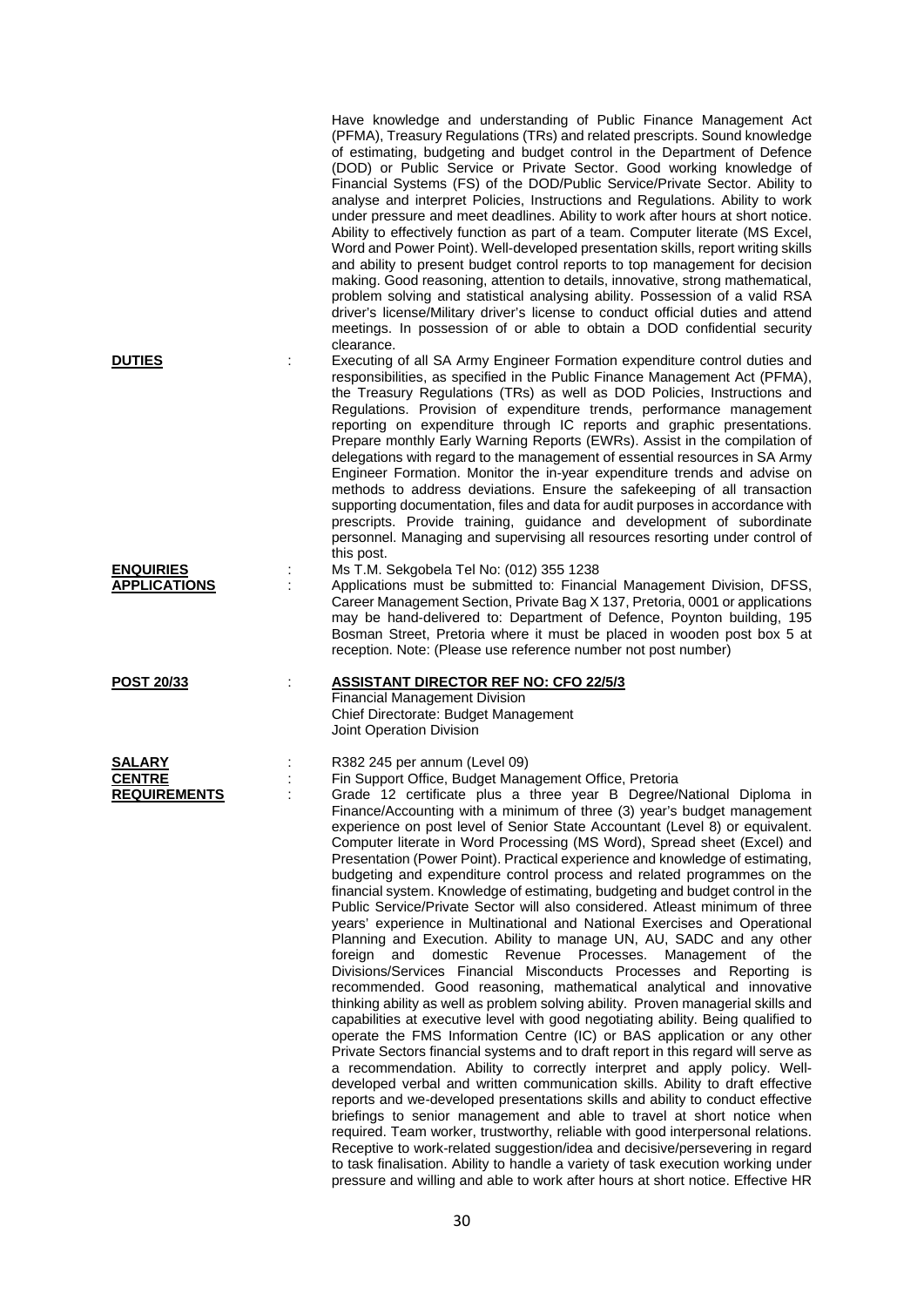|                                                          |   | Management skills. In possessions of a valid RSA/Military driver's license to<br>conduct official duties. In possession of or to obtain a DOD confidential security<br>clearance.                                                                                                                                                                                                                                                                                                                                                                                                                                                                                                                                                                                                                                                                                                                                                                                                                                                                                                                                                                                                                                                                                                                                                                                                                                                                                                                                                                                                                                                                                                                                                                                                                                                                                                                                                                                                                                                                                                                                                                              |
|----------------------------------------------------------|---|----------------------------------------------------------------------------------------------------------------------------------------------------------------------------------------------------------------------------------------------------------------------------------------------------------------------------------------------------------------------------------------------------------------------------------------------------------------------------------------------------------------------------------------------------------------------------------------------------------------------------------------------------------------------------------------------------------------------------------------------------------------------------------------------------------------------------------------------------------------------------------------------------------------------------------------------------------------------------------------------------------------------------------------------------------------------------------------------------------------------------------------------------------------------------------------------------------------------------------------------------------------------------------------------------------------------------------------------------------------------------------------------------------------------------------------------------------------------------------------------------------------------------------------------------------------------------------------------------------------------------------------------------------------------------------------------------------------------------------------------------------------------------------------------------------------------------------------------------------------------------------------------------------------------------------------------------------------------------------------------------------------------------------------------------------------------------------------------------------------------------------------------------------------|
| <b>DUTIES</b><br><b>ENQUIRIES</b><br><b>APPLICATIONS</b> | ÷ | Executing of all budgeting and budget control duties and responsibilities, as<br>specified in the Public Finance Management Act (PFMA), the Treasury<br>Regulations (TRs) as well as Budget Circulars and Practice Notes addressing<br>both domestic and corporate budget of the Joint Operations Division. Capture<br>the draft budget of the Joint Operation Division on the Financial Management<br>System (FMS) of the DOD. Preparing budget management documentation and<br>financial reports for Joint Operation Division as required by Budget Manager of<br>Joint Operation Division. Formulation and managing of policy regarding the<br>expenditure of the Joint Operation Division. Managing of accurate and reliable<br>Costing Database for the Joint Operation Division. Managing the re-allocation<br>of budget allocation and income for the Joint Operation Division. Identification<br>of exceptions for the re-planning purposes. Requisition of Roll Over funds.<br>Rendering of financial advice. Compile and present budget and expenditure<br>control report to higher management by means of Power Point. Direct,<br>Orchestrate and control the execution of the Finance Governance Function<br>within the Joint Operation Division. Direct, orchestrate and control the Finance<br>Formation. Manage the UN, AU, SADC Revenue Processes and the reporting<br>thereof. Assist J Operations Division with planning for Multinational and<br>National Exercises and ordered internal and external Operations and<br>executions threof. Work with the Auditors during the auditing process and<br>drafting of the audit responses for the Finance Manager Joint Operations<br>Division. Effective management of personnel, assets and material resorting<br>under his/her control.<br>Mr L.L. Ngidi Tel No: (012) 648 1053<br>must be submitted to: Financial Management Division, DFSS, Career<br>Management Section, Private Bag X 137, Pretoria, 0001 or applications may<br>be hand-delivered to: Department of Defence, Poynton building, 195 Bosman<br>Street, Pretoria where it must be placed in wooden post box 5 at reception. |
|                                                          |   | Note: (Please use reference number not post number).                                                                                                                                                                                                                                                                                                                                                                                                                                                                                                                                                                                                                                                                                                                                                                                                                                                                                                                                                                                                                                                                                                                                                                                                                                                                                                                                                                                                                                                                                                                                                                                                                                                                                                                                                                                                                                                                                                                                                                                                                                                                                                           |
| <b>POST 20/34</b>                                        |   | <b>ASSISTANT DIRECTOR REF NO: CFO 22/5/4</b><br>Finance Management Division<br>Chief Directorate: Budget Management<br>Joint Operation Division                                                                                                                                                                                                                                                                                                                                                                                                                                                                                                                                                                                                                                                                                                                                                                                                                                                                                                                                                                                                                                                                                                                                                                                                                                                                                                                                                                                                                                                                                                                                                                                                                                                                                                                                                                                                                                                                                                                                                                                                                |
| SALARY<br><b>CENTRE</b>                                  |   | R382 245 per annum (Level 09)<br>Fin Management Office, Budget Management Office, Special Forces Head<br>Quares, Pretoria                                                                                                                                                                                                                                                                                                                                                                                                                                                                                                                                                                                                                                                                                                                                                                                                                                                                                                                                                                                                                                                                                                                                                                                                                                                                                                                                                                                                                                                                                                                                                                                                                                                                                                                                                                                                                                                                                                                                                                                                                                      |
| <b>REQUIREMENTS</b>                                      |   | Grade 12 plus a three year B Degree / National Diploma in Finance/Accounting<br>with a minimum of three (3) year's budget management experience on a post<br>level of Senior State Accountant (Level 8) or equivalent. Computer literate in<br>Word Processing (MS Word), Spread sheet (Excel) and Presentation (Power<br>Point). Practical experience and knowledge of estimating, budgeting and<br>expenditure control process and related programmes on the financial system.<br>Knowledge of estimating, budgeting and budget control in the Public<br>Service/Private Sector will also considered. Atleast minimum of three years'<br>experience in Multinational, National Exercises and Operational Planning and<br>Execution. Ability to manage UN, AU, SADC and any other foreign and<br>domestic Revenue Processes. Management of the Divisions/Services<br>Financial Misconducts Processes and Reporting is recommended. Minimum of<br>two years proven record in working with Sensitive Projects/Operations. Good<br>reasoning, mathematical analytical and innovative thinking ability as well as<br>problem solving ability. Proven managerial skills and capabilities at executive<br>level with good negotiating ability. Being qualified to operate the FMS<br>Information Centre (IC) or BAS application or any other financial systems and<br>to create or draft report in this regard will serve as a recommendation. Ability<br>to correctly interpret and apply policy. Well-developed verbal and written<br>communication skills. Ability to draft effective reports and we-developed<br>presentations skills and ability to conduct effective briefings to senior<br>management and able to travel at short notice when required. Team worker,<br>trustworthy, reliable with good interpersonal relations. Receptive to work-<br>related suggestion/idea and decisive/persevering in regard to task finalisation.<br>Ability to handle a variety of task execution working under pressure and willing<br>and able to work after hours at short notice. Effective HR Management skills.                                                 |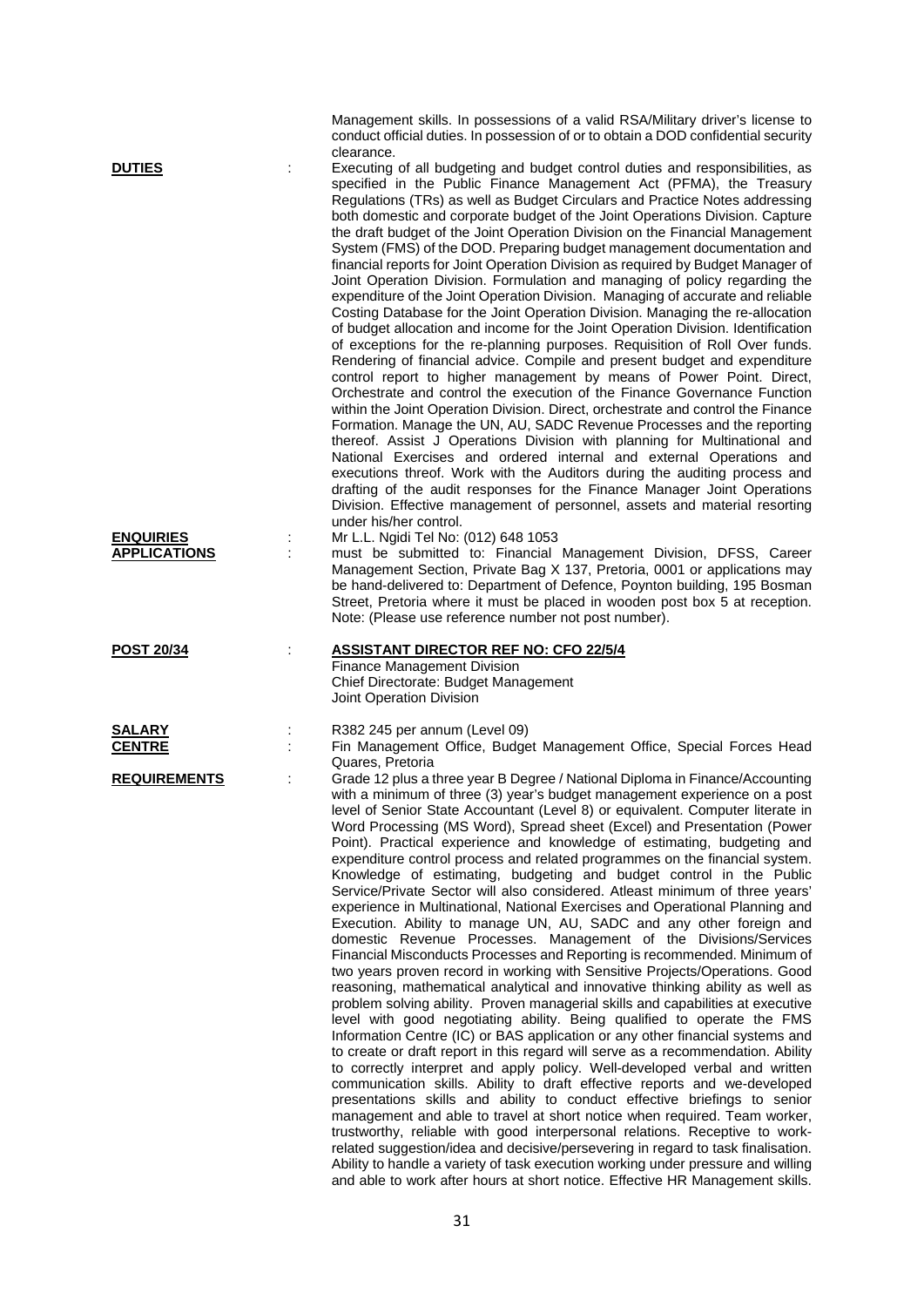In possessions of a valid RSA/Military driver's license to conduct official duties. In possession of a Secret or Top Secret security clearance.

**DUTIES** : Executing of all budgeting and budget control duties and responsibilities, as specified in the Public Finance Management Act (PFMA), the Treasury Regulations (TRs) as well as Budget Circulars and Practice Notes addressing both domestic and corporate budget of South African Special Forces. Capture the draft budget of the South African Special Forces and its Regiments on the Financial Management System (FMS) of the DOD. Preparing budget management documentation and financial reports for South African Special Forces and its Regiments as required by Finance Manager of Joint Operation Division. Formulation and managing of policy regarding the expenditure of the South African Special Forces HQ and Units. Managing of accurate and reliable Costing Database for the South African Special Forces HQ and Units. Managing the re-allocation of budget allocation and income for the South African Special Forces. Identification of exceptions for the re-planning purposes. Requisition of Roll Over funds. Rendering of financial advice. Compile and present budget and expenditure control report to higher management by means of Power Point. Direct, Orchestrate and control the execution of the Finance Governance Function within the South African Special Forces. Direct, orchestrate and control the Finance Formation. Manage the UN, AU, SADC Revenue Processes and the reporting threof. Direct, Oschestrate and control the Finance Formation. Participate in South African Special Forces planning for Multinational and National Exercises and Ordered internal and external Operations and executions threof. Participate in Special Forces execution of Sensitive and Secret Opeartions as ordered. Provide inputs during the auditing process and drafting of the audit response for the GOC Special Forces and Finance Manager Joint Operations Division. Effective management of personnel, assets and material resorting under his/her control. **ENQUIRIES** : Mr L.L. Ngidi Tel No: (012) 674 5704

: must be submitted to: Financial Management Division, DFSS, Career Management Section, Private Bag X 137, Pretoria, 0001 or applications may be hand-delivered to: Department of Defence, Poynton building, 195 Bosman Street, Pretoria where it must be placed in wooden post box 5 at reception. Note: (Please use reference number not post number).

## **POST 20/35** :

**CENTRE** :<br>REQUIREMENTS :

| <b>SENIOR STATE ACCOUNTANT REF NO: CFO 22/5/5</b> |  |  |
|---------------------------------------------------|--|--|
|                                                   |  |  |

Finance Management Division Chief Directorate: Financial Services Directorate: Financial Control Services Sub Directorate: Loss Administration

**SALARY** : R321 543 per annum (Level 08)<br>CENTRE

Grade 12 certificate plus a three year B Degree/National Diploma in Finance/Accounting with a minimum of three years relevant experience on a post level 7 or equivalent or Grade 12 certificate with Finance/Accounting related subjects and a minimum of seven years relevant experience on a post level 7 or equivalent. Knowledge and understanding of the Finance and the Logistic processes as well as the core processes. Financial Management System (FMS) or any other financial system. Sound mathematical and problem solving ability. Thorough, working knowledge of all expenditure control transactions on FMS or any other financial system. Thorough knowledge of computer systems, MS Word, Ms Office and Excel. Ability to interpret and apply policy. Well-developed verbal and written communication skills. Ability to effectively function as part of a team. Receptive to work-related suggestions/ ideas and decisive/ persevering in regard to ask finalization. Must be in possession of valid RSA driver's license/Military drivers licence and willing and able to travel as and when required.

**DUTIES** : Efficient, effective and economical management of loss control processes and systems in order to enable the detection and reporting of all losses of State Funds/Assets within the DOD to the Loss Control Section. Receive all detail of losses from within the DOD. Recording all such losses on the central database. Opening and maintaining of proper registers on all reported losses. Timeous and continuous updating of all active loss control files. Ensuring that all loss control files are correctly referenced in terms of the prescribed file reference numbers and that proper registry procedure are adhered to. Collection and analysis of all info/data on losses and reporting to Assistant Director Loss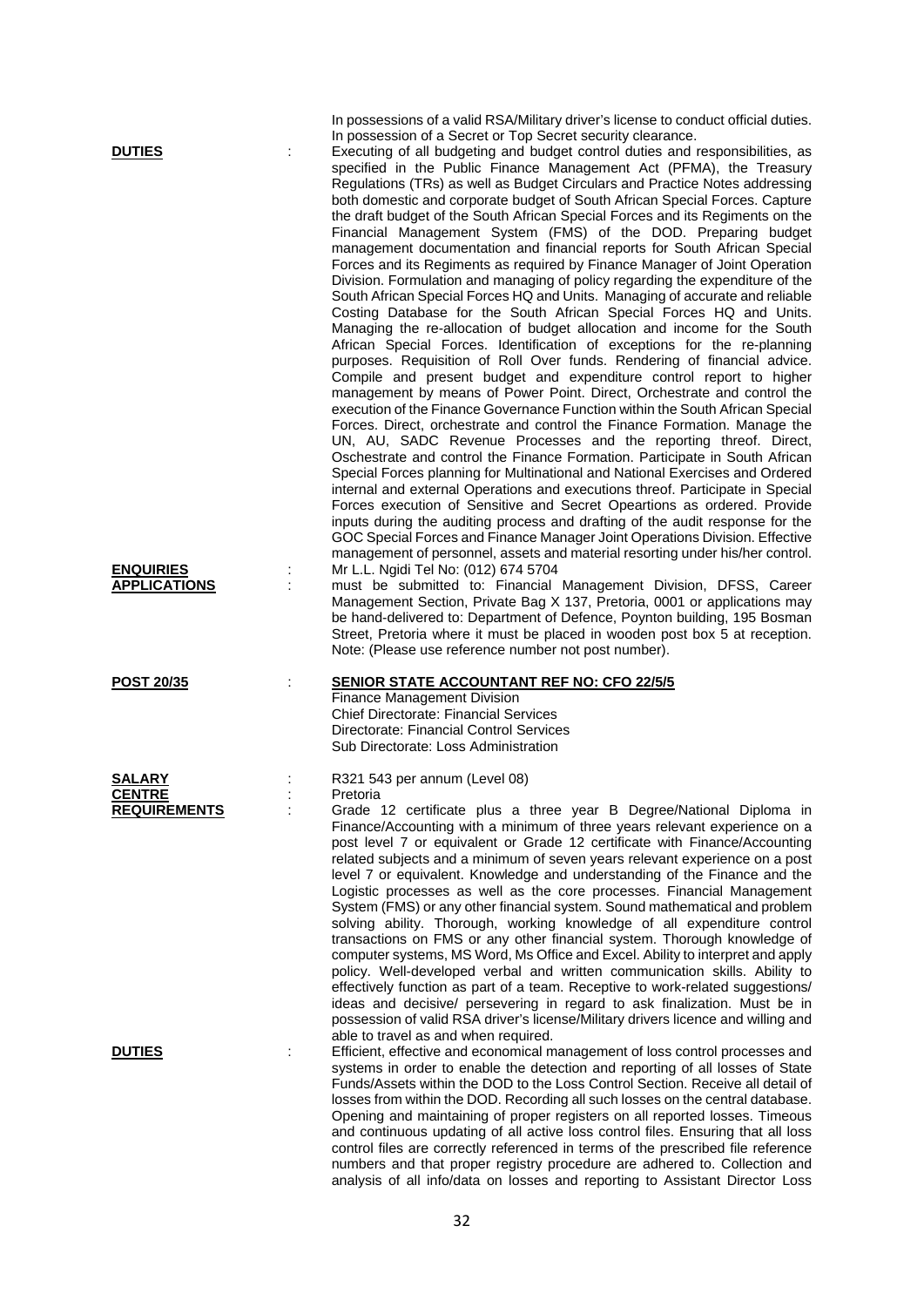| <b>ENQUIRIES</b><br><b>APPLICATIONS</b> | Control. Evaluation of all info/data received to ensure that it is complete and<br>correct in accordance with prescribed procedure. Regular updating of<br>management info database to ensure that all info contained is current and<br>relevant. Compiling of comprehensive statistics and reports in respect of all<br>losses and reporting same to Assistant Director Loss Control. Timeous<br>evaluation of all losses, which are not reported within the prescribed time limits,<br>so as to determine whether such losses have not prescribed and reporting<br>same to Assistant Director Loss Control. Reporting of all irregularities, e.g. non-<br>reported losses, losses reported through incorrect channels, ect, to Assistant<br>Director Loss Control. Assisting the Assistant Director Loss Control with the<br>preparation and submission of the DOD's Annual/Interim Financial Statement<br>input and responses to the Auditor General on an annual basis.<br>Ms A. Nkomo Tel No: (012) 355-5830<br>must be submitted to: Financial Management Division, DFSS, Career<br>Management Section, Privet Bag X 137, Pretoria, 0001 or applications may be<br>hand-delivered to: Department of Defence, Poynton building, 195 Bosman<br>Street, Pretoria where it must be placed in wooden post box 5 at Reception.<br>Note: Please use reference number not post number. |
|-----------------------------------------|--------------------------------------------------------------------------------------------------------------------------------------------------------------------------------------------------------------------------------------------------------------------------------------------------------------------------------------------------------------------------------------------------------------------------------------------------------------------------------------------------------------------------------------------------------------------------------------------------------------------------------------------------------------------------------------------------------------------------------------------------------------------------------------------------------------------------------------------------------------------------------------------------------------------------------------------------------------------------------------------------------------------------------------------------------------------------------------------------------------------------------------------------------------------------------------------------------------------------------------------------------------------------------------------------------------------------------------------------------------------------------------|
| <b>POST 20/36</b>                       | <b>SENIOR STATE ACCOUTANT REF NO: CFO 22/5/6</b>                                                                                                                                                                                                                                                                                                                                                                                                                                                                                                                                                                                                                                                                                                                                                                                                                                                                                                                                                                                                                                                                                                                                                                                                                                                                                                                                     |
|                                         | <b>Finance Management Division</b><br>Chief Directorate: Budget Management                                                                                                                                                                                                                                                                                                                                                                                                                                                                                                                                                                                                                                                                                                                                                                                                                                                                                                                                                                                                                                                                                                                                                                                                                                                                                                           |
|                                         |                                                                                                                                                                                                                                                                                                                                                                                                                                                                                                                                                                                                                                                                                                                                                                                                                                                                                                                                                                                                                                                                                                                                                                                                                                                                                                                                                                                      |
| <b>SALARY</b>                           | R321 543 per annum (Level 08)                                                                                                                                                                                                                                                                                                                                                                                                                                                                                                                                                                                                                                                                                                                                                                                                                                                                                                                                                                                                                                                                                                                                                                                                                                                                                                                                                        |
| <b>CENTRE</b><br><b>REQUIREMENTS</b>    | SA Army Support Formation, Budget Management Office, Pretoria<br>Minimum requirements: Grade 12 certificate plus a three year B                                                                                                                                                                                                                                                                                                                                                                                                                                                                                                                                                                                                                                                                                                                                                                                                                                                                                                                                                                                                                                                                                                                                                                                                                                                      |
|                                         | Degree/National Diploma in Finance/Accounting with a minimum of three years                                                                                                                                                                                                                                                                                                                                                                                                                                                                                                                                                                                                                                                                                                                                                                                                                                                                                                                                                                                                                                                                                                                                                                                                                                                                                                          |
|                                         | relevant experience in Budget Management on a post level 7 or equivalent                                                                                                                                                                                                                                                                                                                                                                                                                                                                                                                                                                                                                                                                                                                                                                                                                                                                                                                                                                                                                                                                                                                                                                                                                                                                                                             |
|                                         | Grade 12 certificate with Finance/Accounting related subjects with a minimum<br>of seven years relevant experience in Budget Management on a post level 7                                                                                                                                                                                                                                                                                                                                                                                                                                                                                                                                                                                                                                                                                                                                                                                                                                                                                                                                                                                                                                                                                                                                                                                                                            |
|                                         | or equivalent. Knowledge of Financial Management System (FMS)/ Basic                                                                                                                                                                                                                                                                                                                                                                                                                                                                                                                                                                                                                                                                                                                                                                                                                                                                                                                                                                                                                                                                                                                                                                                                                                                                                                                 |
|                                         | Accounting System (BAS), Information Centre (IC) or any other financial                                                                                                                                                                                                                                                                                                                                                                                                                                                                                                                                                                                                                                                                                                                                                                                                                                                                                                                                                                                                                                                                                                                                                                                                                                                                                                              |
|                                         | system. Ability to draft complex programs/reports in this regard would be a                                                                                                                                                                                                                                                                                                                                                                                                                                                                                                                                                                                                                                                                                                                                                                                                                                                                                                                                                                                                                                                                                                                                                                                                                                                                                                          |
|                                         | strong recommendation. Computer literate and skilled in MS Word, Excel and                                                                                                                                                                                                                                                                                                                                                                                                                                                                                                                                                                                                                                                                                                                                                                                                                                                                                                                                                                                                                                                                                                                                                                                                                                                                                                           |
|                                         | Power Point. Thorough knowledge of estimating, budgeting and expenditure<br>control process within the DOD/Public Service and related transactions on                                                                                                                                                                                                                                                                                                                                                                                                                                                                                                                                                                                                                                                                                                                                                                                                                                                                                                                                                                                                                                                                                                                                                                                                                                |
|                                         | FMS/BAS or any financial system. Creative, strong mathematical, problem                                                                                                                                                                                                                                                                                                                                                                                                                                                                                                                                                                                                                                                                                                                                                                                                                                                                                                                                                                                                                                                                                                                                                                                                                                                                                                              |
|                                         | solving and statistical analysing ability. Well-developed verbal and written                                                                                                                                                                                                                                                                                                                                                                                                                                                                                                                                                                                                                                                                                                                                                                                                                                                                                                                                                                                                                                                                                                                                                                                                                                                                                                         |
|                                         | communication skills. Ability to analyse and interpret Policies, Instruction and<br>Regulations.<br>Receptive<br>work-related<br>to<br>suggestions/ideas,                                                                                                                                                                                                                                                                                                                                                                                                                                                                                                                                                                                                                                                                                                                                                                                                                                                                                                                                                                                                                                                                                                                                                                                                                            |
|                                         | decisive/persevering task finalisation and sound judgemental ability. Ability to                                                                                                                                                                                                                                                                                                                                                                                                                                                                                                                                                                                                                                                                                                                                                                                                                                                                                                                                                                                                                                                                                                                                                                                                                                                                                                     |
|                                         | effectively function as part of a team. Added advantage: Possession of a valid                                                                                                                                                                                                                                                                                                                                                                                                                                                                                                                                                                                                                                                                                                                                                                                                                                                                                                                                                                                                                                                                                                                                                                                                                                                                                                       |
|                                         | RSA /Military driver's licence to conduct staff duties and attend meetings.                                                                                                                                                                                                                                                                                                                                                                                                                                                                                                                                                                                                                                                                                                                                                                                                                                                                                                                                                                                                                                                                                                                                                                                                                                                                                                          |
| <b>DUTIES</b>                           | Assist with the formulation of internal controls, monitor and assure compliance<br>with control functions as contained in Finance Regulations, Treasury                                                                                                                                                                                                                                                                                                                                                                                                                                                                                                                                                                                                                                                                                                                                                                                                                                                                                                                                                                                                                                                                                                                                                                                                                              |
|                                         | Instruction, and Manual for Finance Planning and Budgeting Systems in the                                                                                                                                                                                                                                                                                                                                                                                                                                                                                                                                                                                                                                                                                                                                                                                                                                                                                                                                                                                                                                                                                                                                                                                                                                                                                                            |
|                                         | Public Service as well as the Public Finance Management Act (PFMA). Assist                                                                                                                                                                                                                                                                                                                                                                                                                                                                                                                                                                                                                                                                                                                                                                                                                                                                                                                                                                                                                                                                                                                                                                                                                                                                                                           |
|                                         | with budgeting and expenditure control as performed at level 2 as well as                                                                                                                                                                                                                                                                                                                                                                                                                                                                                                                                                                                                                                                                                                                                                                                                                                                                                                                                                                                                                                                                                                                                                                                                                                                                                                            |
|                                         | preparing budgeting and expenditure control documentation. To be able to act<br>fully in the absence of the Assistant Director. Provision of expenditure trends,                                                                                                                                                                                                                                                                                                                                                                                                                                                                                                                                                                                                                                                                                                                                                                                                                                                                                                                                                                                                                                                                                                                                                                                                                     |
|                                         | performance management reporting on expenditure for the client through the                                                                                                                                                                                                                                                                                                                                                                                                                                                                                                                                                                                                                                                                                                                                                                                                                                                                                                                                                                                                                                                                                                                                                                                                                                                                                                           |
|                                         | development of IC reports and graphic presentations and keeping a database.                                                                                                                                                                                                                                                                                                                                                                                                                                                                                                                                                                                                                                                                                                                                                                                                                                                                                                                                                                                                                                                                                                                                                                                                                                                                                                          |
|                                         | Prepare monthly Early Warning Reports (EWR's). Execution of in year- budget                                                                                                                                                                                                                                                                                                                                                                                                                                                                                                                                                                                                                                                                                                                                                                                                                                                                                                                                                                                                                                                                                                                                                                                                                                                                                                          |
|                                         | control on expenditure. Assist with the Financial Authorisation (FA) process.<br>Assist in the management of re-allocation of funds requested to SA Army                                                                                                                                                                                                                                                                                                                                                                                                                                                                                                                                                                                                                                                                                                                                                                                                                                                                                                                                                                                                                                                                                                                                                                                                                             |
|                                         | Support Formation. Participate in Expenditure Control Committee (ECC)                                                                                                                                                                                                                                                                                                                                                                                                                                                                                                                                                                                                                                                                                                                                                                                                                                                                                                                                                                                                                                                                                                                                                                                                                                                                                                                |
|                                         | meetings. Participate in budgeting processes and revision of budget                                                                                                                                                                                                                                                                                                                                                                                                                                                                                                                                                                                                                                                                                                                                                                                                                                                                                                                                                                                                                                                                                                                                                                                                                                                                                                                  |
|                                         | appropriation to level 4 Budget Holders and monitor execution thereof. Assist                                                                                                                                                                                                                                                                                                                                                                                                                                                                                                                                                                                                                                                                                                                                                                                                                                                                                                                                                                                                                                                                                                                                                                                                                                                                                                        |
|                                         | in handling Audit Queries, Conduct Preliminary Investigations (PI'S) for<br>potential irregularities and compilation of reports to the client. Managing and                                                                                                                                                                                                                                                                                                                                                                                                                                                                                                                                                                                                                                                                                                                                                                                                                                                                                                                                                                                                                                                                                                                                                                                                                          |
|                                         | supervising all subordinates and being accountable for all security of                                                                                                                                                                                                                                                                                                                                                                                                                                                                                                                                                                                                                                                                                                                                                                                                                                                                                                                                                                                                                                                                                                                                                                                                                                                                                                               |
|                                         | information and material under his/her control.                                                                                                                                                                                                                                                                                                                                                                                                                                                                                                                                                                                                                                                                                                                                                                                                                                                                                                                                                                                                                                                                                                                                                                                                                                                                                                                                      |
| <b>ENQUIRIES</b>                        | Ms T.M. Sekgobela Tel No: (012) 355 1238                                                                                                                                                                                                                                                                                                                                                                                                                                                                                                                                                                                                                                                                                                                                                                                                                                                                                                                                                                                                                                                                                                                                                                                                                                                                                                                                             |
| <b>APPLICATIONS</b>                     | must be submitted to: Financial Management Division, DFSS, Career<br>Management Section, Private Bag X 137, Pretoria, 0001 or applications may                                                                                                                                                                                                                                                                                                                                                                                                                                                                                                                                                                                                                                                                                                                                                                                                                                                                                                                                                                                                                                                                                                                                                                                                                                       |
|                                         |                                                                                                                                                                                                                                                                                                                                                                                                                                                                                                                                                                                                                                                                                                                                                                                                                                                                                                                                                                                                                                                                                                                                                                                                                                                                                                                                                                                      |

be hand-delivered to: Department of Defence, Poynton building, 195 Bosman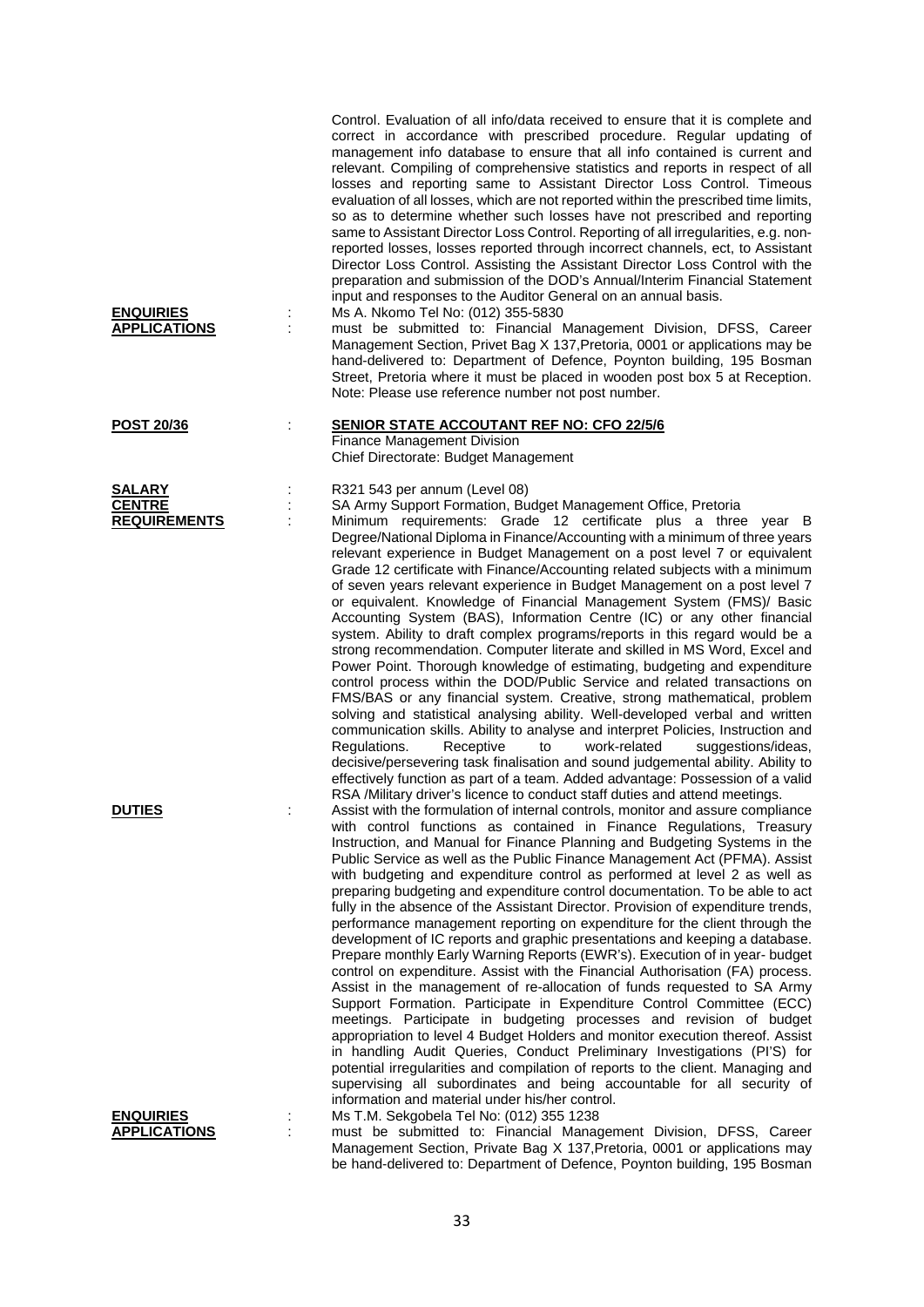|                                                       | Street, Pretoria where it must be placed in wooden post box 5 at Reception.<br>Note: (Please use reference number not post number).                                                                                                                                                                                                                                                                                                                                                                                                                                                                                                                                                                                                                                                                                                                                                                                                                                                                                                                                                                                                                                                                                                                                                                                                 |
|-------------------------------------------------------|-------------------------------------------------------------------------------------------------------------------------------------------------------------------------------------------------------------------------------------------------------------------------------------------------------------------------------------------------------------------------------------------------------------------------------------------------------------------------------------------------------------------------------------------------------------------------------------------------------------------------------------------------------------------------------------------------------------------------------------------------------------------------------------------------------------------------------------------------------------------------------------------------------------------------------------------------------------------------------------------------------------------------------------------------------------------------------------------------------------------------------------------------------------------------------------------------------------------------------------------------------------------------------------------------------------------------------------|
| <b>POST 20/37</b>                                     | <b>SENIOR STATE ACCOUNTANT REF NO: CFO 22/5/7</b><br>Finance Management Division<br>Chief Directorate: Budget Management<br>Directorate: Budgeting Armament Acquisition                                                                                                                                                                                                                                                                                                                                                                                                                                                                                                                                                                                                                                                                                                                                                                                                                                                                                                                                                                                                                                                                                                                                                             |
| <b>SALARY</b><br><b>CENTRE</b><br><b>REQUIREMENTS</b> | R321 543 per annum (Level 08)<br>Defence Head Quarters, Armscor Building, Erasmuskloof, Pretoria<br>Minimum requirements: Grade 12 certificate plus a three year B<br>Degree/National Diploma with Finance/Accounting/Financial Management<br>related subjects with a minimum of three years relevant experience on post<br>level 7 or equivalent or Grade 12 certificate with finance related subjects with<br>a minimum of seven years relevant experience on post level 7 or equivalent.<br>Knowledge of Financial Management Systems (FMS)/BAS/PERSAL/PERSOL<br>and other financial systems. Basic knowledge of database design and thorough<br>knowledge of MS Application (Excel, Word and Powerpoint). Sound analytical,<br>problem solving skills, presentation skills as well as the knowledge of project<br>management. Well-developed verbal and written communications skill, able to<br>maintain good interpersonal relations, adaptable and resourceful. Pay attention<br>to details and ability to work effectively and very accurately with figures. Ability<br>to effectively function as part of a team. Ability to work under pressure and<br>persevering iro task finalization. In possession of RSA/DOD valid driver's<br>license.                                                                             |
| <b>DUTIES</b>                                         | Support the Deputy Director Armament Acquisition with the maintenance of<br>costing capability. Managing, updating and enhancing of Ezezimali. Analyse<br>and scrutinise all received cost data. Handle all administrative functions ito cost<br>meetings and presentation. Update the capital projects financial baseline<br>monitoring (Red-light report) instrument. Acting as Secretary during monthly<br>Ezezimail, Workgroup meetings. Recording, filling and general administration<br>iro Red-light management. Maintain and enhance the web site for the<br>management of relevant Def Materiel projects information Project Information<br>Navigation Tool (PINT). Training DOD personnel to use the PINT application.<br>Maintain and enhance the Special Defence Account (SDA) Projects Analysis<br>Model.                                                                                                                                                                                                                                                                                                                                                                                                                                                                                                              |
| <b>ENQUIRIES</b><br><b>APPLICATIONS</b>               | Ms O.M. Gopane Tel No: 012 355 5808<br>Department of Defence, Finance Management Division, DFSS, Career<br>Management Section, Private Bag X 137, Pretoria, 0001 or hand-delivered to:<br>Poynton building, 195 Bosman Street, Pretoria, where it must be placed in<br>wooden post box number 5 at Reception. Note: (Please use reference number<br>not Post number)                                                                                                                                                                                                                                                                                                                                                                                                                                                                                                                                                                                                                                                                                                                                                                                                                                                                                                                                                                |
| POST 20/38                                            | <b>FINANCE CLERK SUPERVISOR REF NO: CFO 22/5/8</b><br>Finance Management Division<br>Chief Directorate: Budget Management<br>SA Army Budget Management<br>Command Division (BMO)                                                                                                                                                                                                                                                                                                                                                                                                                                                                                                                                                                                                                                                                                                                                                                                                                                                                                                                                                                                                                                                                                                                                                    |
| <b>SALARY</b><br><b>CENTRE</b><br><b>REQUIREMENTS</b> | R261 372 per annum (Level 07)<br>Pretoria<br>Minimum requirements: Grade 12 certificate plus a three year B<br>Degree/National Diploma in Finance/Accounting with a minimum of two years<br>Budget Management experience on post level 5 or equivalent or Grade 12<br>certificate with finance related subjects with a minimum of three years Budget<br>Management experience on post level 5 or equivalent. Sound knowledge of<br>estimating, budget and expenditure control processes and related programs<br>on the FMS/BAS or any other financial system. Knowledge of estimating,<br>budgeting and budget control in the Public Service/Private Sector. Knowledge<br>of the FMS/BAS or any other financial system. Ability to draft reports in this<br>regard would be a strong recommendation. Ability to correctly interpret and<br>apply policy. Good reasoning, mathematical, analytical and innovative thinking<br>ability as well as problem solving ability. Well-developed verbal and written<br>communication skills. Ability to draft effective reports as well as developed<br>presentation skill and ability to conduct effective briefings to senior<br>management. Proven managerial skill and capabilities with good negotiating<br>ability. Computer literate and skilled in Word Processing (MS Word), Spread |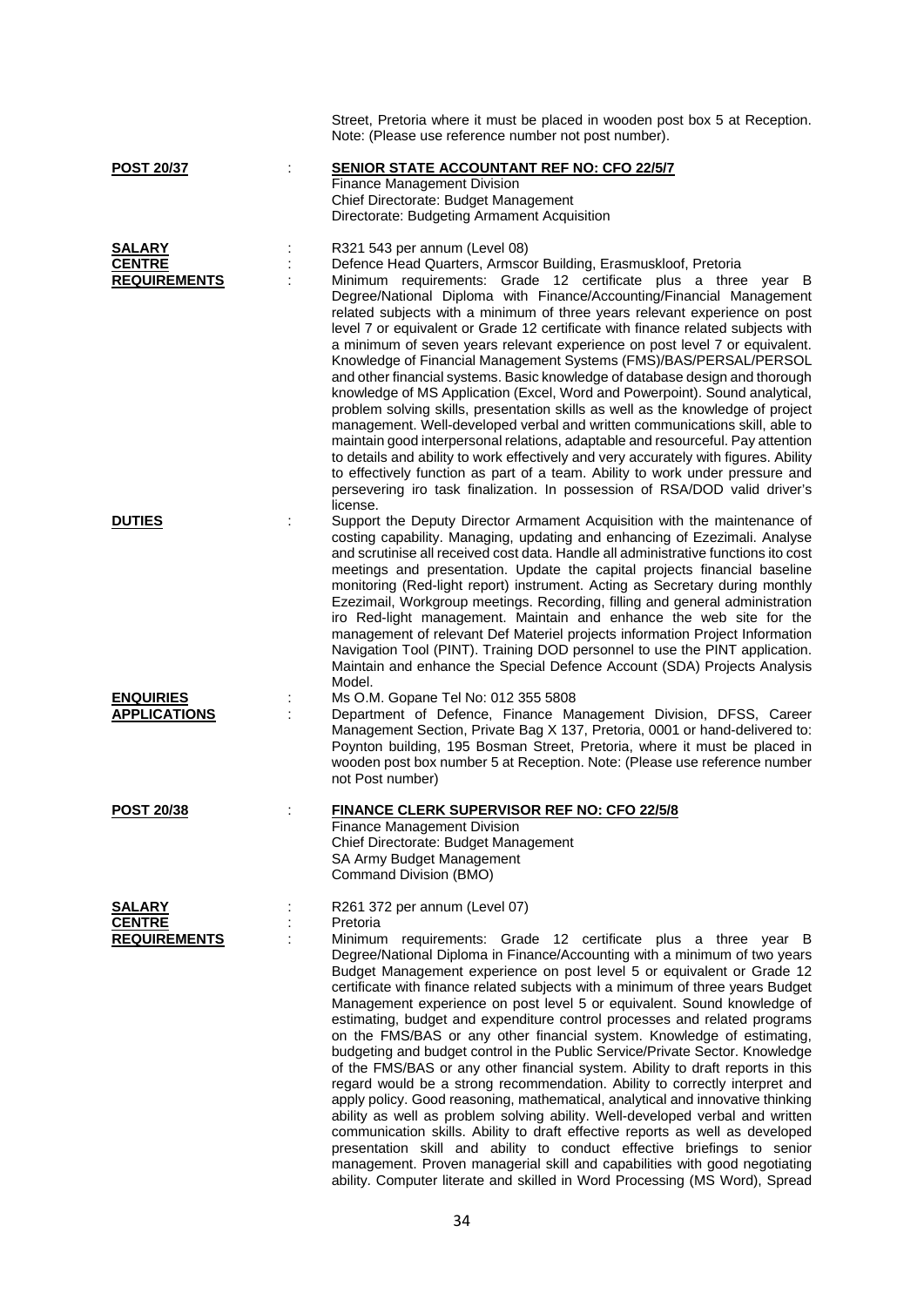| <b>DUTIES</b>                                         | sheet (Excel) and Presentations (Power Point). Team worker, trustworthy,<br>reliable with good interpersonal relations. Receptive to work related<br>suggestion/ideas and decisive /persevering in relation to task finalisation.<br>Effective HR and management skills. Valid RSA/Military driver's license and<br>willing and able to travel at short notice when required.<br>Assisting the Budget Manager in the executing of all budgeting and budget<br>control duties and responsibilities as specified in the Public Finance<br>Management Act (PFMA), the Treasury Regulation as well as Budget Circulars<br>and Practice Notes addressing both the domestic and corporate budget of the<br>SA Army Command Division. Preparing of Budget Management<br>documentation required by the Chief Financial Officer (CFO) and the SA Army<br>Budget Manager and the submission of required financial reports to GOC SA<br>Army Command Division. Assisting the Budget Manager in the formulation and<br>managing of policy regarding the budgeting and expenditure of the SA Army<br>Command Division. Managing of valid accurate and reliable Costing Database<br>for the SA Army Command Division. Managing the relocation of budget<br>allocations and income for the SA Army Command Division. Requisitioning of<br>Roll over funds. Rendering of financial advice. Compile and present budget<br>and expenditure control reports to higher management by means of Power<br>point. Direct, orchestrate and control the execution of the Finance Governance<br>Function within the SA Army ADA formation. Direct orchestrate and control the<br>Finance Non-Compliance Administration function within the SA Army<br>Command Division. Effective manage all personnel, assets and material<br>resorting under control of this post. |
|-------------------------------------------------------|-------------------------------------------------------------------------------------------------------------------------------------------------------------------------------------------------------------------------------------------------------------------------------------------------------------------------------------------------------------------------------------------------------------------------------------------------------------------------------------------------------------------------------------------------------------------------------------------------------------------------------------------------------------------------------------------------------------------------------------------------------------------------------------------------------------------------------------------------------------------------------------------------------------------------------------------------------------------------------------------------------------------------------------------------------------------------------------------------------------------------------------------------------------------------------------------------------------------------------------------------------------------------------------------------------------------------------------------------------------------------------------------------------------------------------------------------------------------------------------------------------------------------------------------------------------------------------------------------------------------------------------------------------------------------------------------------------------------------------------------------------------------------------------------------------------------------------------------|
| <b>ENQUIRIES</b><br><b>APPLICATIONS</b>               | Ms T.M. Sekgobela Tel No: (012) 355 1201<br>must be submitted through the post to: Financial Management Division, DFSS,<br>Career Management Section, Private Bag X137, Pretoria, 0001. In case where<br>applicants are stationed in the Pretoria area, applications may be hand-<br>delivered to: Poynton building, 195 Bosman Street, Pretoria where it must be<br>placed in wooden post box number 5 at Reception. Note: Please use reference<br>number not post number).                                                                                                                                                                                                                                                                                                                                                                                                                                                                                                                                                                                                                                                                                                                                                                                                                                                                                                                                                                                                                                                                                                                                                                                                                                                                                                                                                              |
| <b>POST 20/39</b>                                     | <b>FINANCE CLERK SUPERVISOR REF NO: CFO 22/5/9</b><br>Finance Management Division<br><b>Chief Directorate: Financial Services</b><br>Directorate: Financial Control Services                                                                                                                                                                                                                                                                                                                                                                                                                                                                                                                                                                                                                                                                                                                                                                                                                                                                                                                                                                                                                                                                                                                                                                                                                                                                                                                                                                                                                                                                                                                                                                                                                                                              |
| <b>SALARY</b><br><b>CENTRE</b><br><b>REQUIREMENTS</b> | R261 372 per annum (Level 07)<br>Motor Vehicle Accident, Durban<br>Minimum requirements: Grade 12 certificate plus a three year B Degree/<br>National Diploma in Finance/Accounting with a minimum of two years relevant<br>experience on post level 5 or equivalent or Grade 12 certificate with finance<br>related subjects with a minimum of three years relevant experience on post<br>level 5 or equivalent. Ability in understanding, interpreting and applying of<br>financial policies and prescripts. Computer literate in MS Office software<br>packages. Ability to effectively liaise and communicate with clients, legal<br>representatives and senior DOD personnel. Successful candidates must have<br>sound reasoning, mathematical and problem solving skills and must be<br>trustworthy, honest and loyal. Decisive and persevering iro task finalisation.<br>Must be in the possession of a valid RSA/Military driver' license. Basic<br>knowledge of financial/legal process and insurance claims. The successful<br>candidate will be required to complete all relevant courses and must be willing<br>to travel.                                                                                                                                                                                                                                                                                                                                                                                                                                                                                                                                                                                                                                                                                                    |
| <b>DUTIES</b>                                         | Assisting the Supervisor in receiving and registering letters of demand and/or<br>summonses in terms of mobile assets accidents caused by Department of<br>Defence (DOD) drivers and the processing thereof in accordance with policies<br>and prescripts. Obtain information, documents, statements, reports and<br>statutes wrt the case. Draft briefing notes to State Attorney on proposed<br>handling of the case. Determine course of action to be taken in best interest<br>of the State (DOD). Liaise, negotiate and arrange consultations with roll players<br>for specialized inputs and advice. Frequent inter-action with interest groups,<br>experts, attorneys, council panel and assisting the State Attorney during<br>litigation process and trial. Correctly apply legal and procedural principles<br>whereby civil claims are handled on behalf of the Minister of Defence. Analyse<br>and interpret appropriate action. Regularly study and update own knowledge<br>of Government policies, regulations and prescripts relating to matters of<br>litigation. Visit of units in Durban and surrounding areas (i.e Ladysmith and                                                                                                                                                                                                                                                                                                                                                                                                                                                                                                                                                                                                                                                                                        |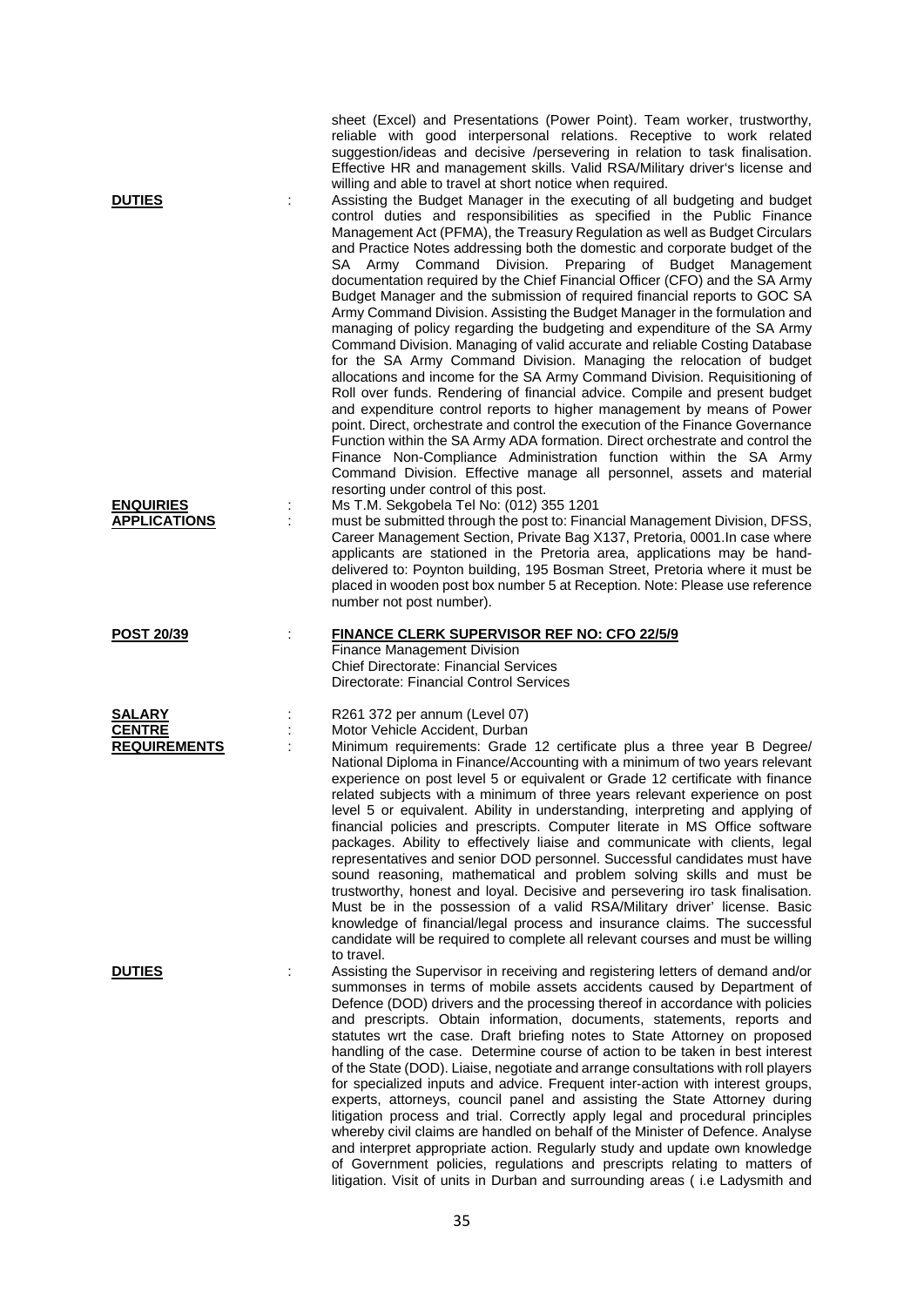| <b>ENQUIRIES</b><br><b>APPLICATIONS</b>               |   | Mtubatuba). Record, files and safeguard of all documentation generated in the<br>section for future enquiries and audit purpose.<br>Mr M.J. Seleka Tel No: (012) 392 2116<br>must be submitted to: Financial Management Division, DFSS, Career<br>Management Section, Privet Bag X 137, Pretoria, 0001 or applications may be<br>hand-delivered to: Department of Defence, Poynton building, 195 Bosman<br>Street, Pretoria where it must be placed in wooden post box 5 at Reception.<br>Note: Please use reference number not post number.                                                                                                                                                                                                                                                                                                                                                                                                                                                                                                                                                                                                                                                                                                                                                |
|-------------------------------------------------------|---|---------------------------------------------------------------------------------------------------------------------------------------------------------------------------------------------------------------------------------------------------------------------------------------------------------------------------------------------------------------------------------------------------------------------------------------------------------------------------------------------------------------------------------------------------------------------------------------------------------------------------------------------------------------------------------------------------------------------------------------------------------------------------------------------------------------------------------------------------------------------------------------------------------------------------------------------------------------------------------------------------------------------------------------------------------------------------------------------------------------------------------------------------------------------------------------------------------------------------------------------------------------------------------------------|
| <b>POST 20/40</b>                                     |   | <b>FINANCE CLERK REF NO: CFO 22/5/10</b><br>Finance Management Division<br>Chief Directorate: Budget Management                                                                                                                                                                                                                                                                                                                                                                                                                                                                                                                                                                                                                                                                                                                                                                                                                                                                                                                                                                                                                                                                                                                                                                             |
| <b>SALARY</b><br><b>CENTRE</b><br><b>REQUIREMENTS</b> |   | R176 310 per annum (Level 05)<br>SA Army Infantry Formation, Budget Management Office, Pretoria<br>Minimum requirements: Grade 12 certificate with Finance/ Accounting related<br>subjects. Computer literate (Microsoft package). Basic knowledge of Financial<br>Policy and PFMA, budget process as well as the basic financial functions in the<br>Public Service / Private Sector. Ability to understand and interpret basic<br>financial policy. Reasoning, mathematical and problem solving ability as well<br>as being trustworthy, honest and loyal. Good verbal and written communication<br>skills and able to compile basic reports and statistics. Ability to effectively<br>function as part of a team, receptive to work-related suggestion/ideas,<br>decisive/persevering in relation to task finalization and able to effectively<br>function under pressure. Added advantage: Post Matric qualification in<br>Finance/Accounting related field. A minimum of one year relevant experience.                                                                                                                                                                                                                                                                                 |
| <b>DUTIES</b>                                         |   | Being in the possession of valid RSA/Military driver's licence.<br>Assist in maintaining expenditure information, historical information and<br>statistics for the Budget Management (BM). Assist in preparing a variety of<br>financial/budgetary reports and statistics as well as manage an effective<br>internal registry incoming/outgoing correspondence and maintain a filling<br>system for BM. Collect/deliver budget related documentation from and to other<br>divisions, formations, directorates and sections. Assist management with<br>regard to general administrative functions at the office of the BM. Prepare and<br>compile budgetary and expenditure control documentation, e.g. expenditure<br>graphs, expenditure reports, monthly financial reports, Financial Authority (FA)<br>documents and motivation. Maintain a register of fund re-allocations and FA<br>application as well as updating the database on the Financial Management<br>System (FMS). Assist in the process of preparing monthly Early Warning<br>Reports (EWR's). Assist in the drafting and finalization of Reconciliation<br>Statements. Assist in the management of the logistics and stationery<br>requirements of the BM and take roll call of all personnel under control of the<br>BM. |
| <b>ENQUIRIES</b><br><b>APPLICATIONS</b>               |   | Ms T.M. Sekgobela Tel No: (012) 355 1238<br>must be submitted to: Financial Management Division, DFSS, Career<br>Management Section, Private Bag X137, Pretoria, 0001 or applications may<br>be hand-delivered to: Department of Defence, Poynton building, 195 Bosman<br>Street, Pretoria where it must be placed in wooden post box number 5 at<br>Reception. Note: Please use reference number not post number.                                                                                                                                                                                                                                                                                                                                                                                                                                                                                                                                                                                                                                                                                                                                                                                                                                                                          |
| <b>POST 20/41</b>                                     | ÷ | <b>FINANCE CLERK REF NO: CFO 22/5/11 (X2 POSTS)</b><br>Finance Management Division<br>Chief Directorate: Financial Services<br>Directorate: Financial Control Services<br><b>Loss Administration Section</b>                                                                                                                                                                                                                                                                                                                                                                                                                                                                                                                                                                                                                                                                                                                                                                                                                                                                                                                                                                                                                                                                                |
| <b>SALARY</b><br><b>CENTRE</b><br><b>REQUIREMENTS</b> |   | R176 310 per annum (Level 05)<br>Pretoria<br>Minimum requirements: Grade 12 certificate with Finance/ Accounting related<br>subjects. Computer Literate (MS Office packages). Basic knowledge of the<br>processes and procedure that are followed in the administration of losses in<br>the Public Service/Private Sector would serve as a strong recommendation.<br>Basic knowledge of Financial Policy and the Public Finance Management Act<br>(PFMA). Well-developed verbal and written communication skills with the ability<br>to compile effective, basic reports and statistics. Ability to effectively function<br>as part of a large team, to effectively communicate with clients from various<br>Arms of Services, different divisions, bases and units. Able and willing to                                                                                                                                                                                                                                                                                                                                                                                                                                                                                                    |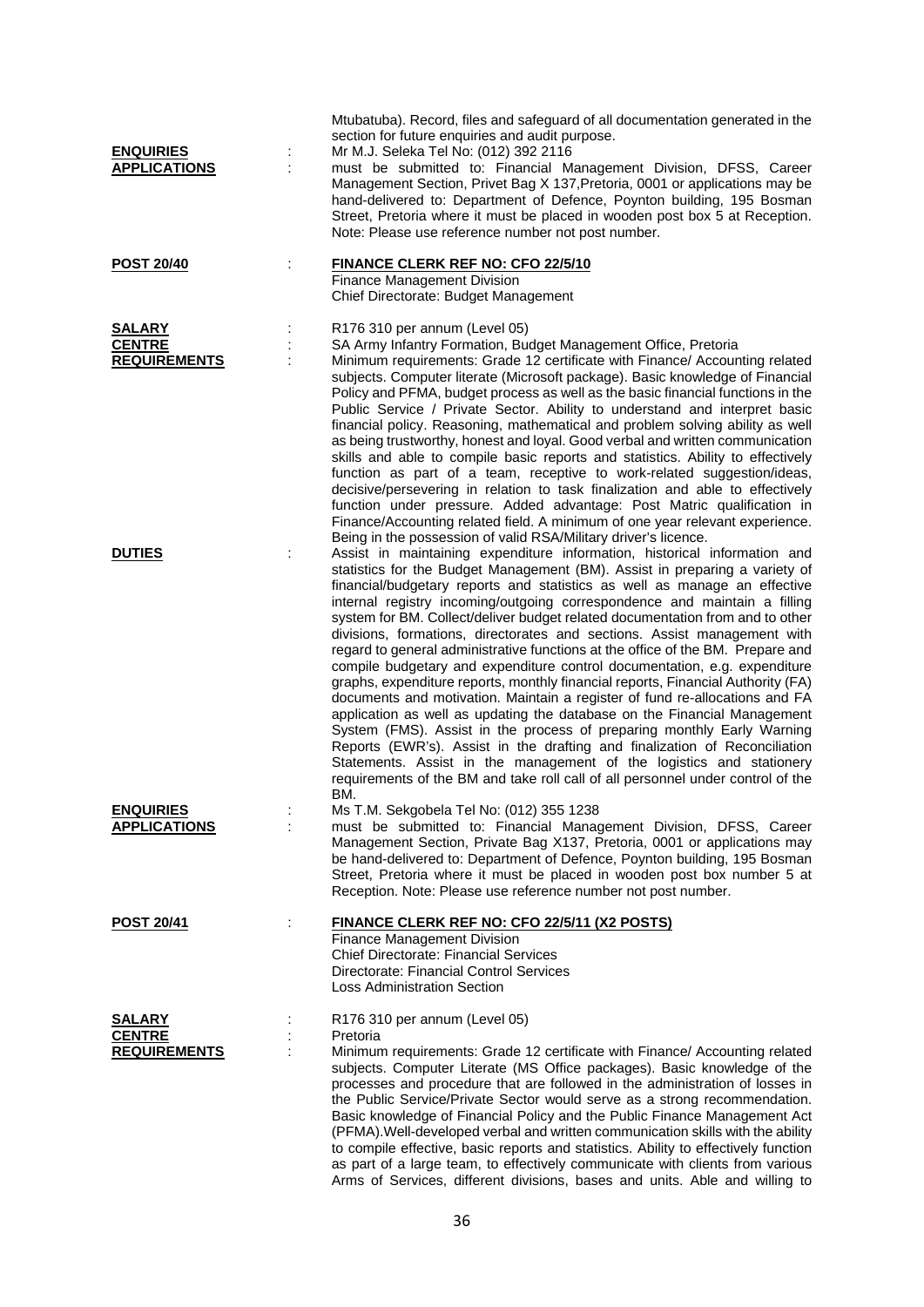|                                                |   | deliver dedicated and friendly client service, Persevering task finalisation with<br>good interpersonal relationship and able and willing to operate in a shared work<br>environment (office) with other officials of equal or more senior rank. Able and<br>willing to initiate self-development by means of in-post training and attendance<br>of formal courses. Team-worker, trustworthy, reliable and receptive to work<br>related suggestions and ideas. Effective reasoning ability. Ability to correctly<br>interpret and effectively apply financial policy and related prescripts. Ability to<br>understand and correctly interpret loss reports and audit answer submitted by<br>clients. Added advantage: Post matric qualification in Finance/Accounting<br>related field. A minimum of one year relevant experience. A valid DOD/RSA                                                                                                                                                                                                                                                                                                                                                                                                                                                                                                                                                                                                                                               |
|------------------------------------------------|---|--------------------------------------------------------------------------------------------------------------------------------------------------------------------------------------------------------------------------------------------------------------------------------------------------------------------------------------------------------------------------------------------------------------------------------------------------------------------------------------------------------------------------------------------------------------------------------------------------------------------------------------------------------------------------------------------------------------------------------------------------------------------------------------------------------------------------------------------------------------------------------------------------------------------------------------------------------------------------------------------------------------------------------------------------------------------------------------------------------------------------------------------------------------------------------------------------------------------------------------------------------------------------------------------------------------------------------------------------------------------------------------------------------------------------------------------------------------------------------------------------|
| <b>DUTIES</b>                                  | ÷ | vehicle driver's license.<br>Assist the Finance Clerk Supervisor (FCS) and Senior State Accountant (SSA)<br>in ensuring all administrative tasks is executed and finalises by the target<br>dates. Maintaining the internal Registry and ensuring that all incoming and<br>outgoing correspondence, documents and files are effectively registered,<br>routed and filed. Checking and evaluating of loss reports, the rejection of invalid<br>reports and referral thereof to the sections concerned. Correct allocation of files<br>reference numbers and the opening and up-keeping of separate files for each<br>loss report case as well as the updating of the Excel database. Manage an<br>effective pending system and continuously report to FCS and SSA on the<br>specific target dates. Regular compiling and submitting of all files and<br>documentation in a neat, numerical and efficient manner.                                                                                                                                                                                                                                                                                                                                                                                                                                                                                                                                                                                  |
| <b>ENQUIRIES</b><br><b>APPLICATIONS</b>        | ÷ | Ms M.L. Mabasa Tel No: 012 392 2564<br>must be submitted to: Financial Management Division, DFSS, Career<br>Management Section, Private Bag X 137, Pretoria, 0001 or applications may<br>be hand-delivered to: Department of Defence, Poynton building, 195 Bosman<br>Street, Pretoria where it must be placed in wooden post box 5 at Reception.<br>Note: (Please use reference number not post number).                                                                                                                                                                                                                                                                                                                                                                                                                                                                                                                                                                                                                                                                                                                                                                                                                                                                                                                                                                                                                                                                                        |
| <b>POST 20/42</b>                              |   | <b>FINANCE CLERK REF NO: CFO 22/5/12 (X2 POSTS)</b><br>Finance Management Division<br>Directorate: Stores, Services & Related Payments (DSSRP)<br>Sub-Directorate: Cash Payments                                                                                                                                                                                                                                                                                                                                                                                                                                                                                                                                                                                                                                                                                                                                                                                                                                                                                                                                                                                                                                                                                                                                                                                                                                                                                                                 |
| SALARY<br><b>CENTRE</b><br><b>REQUIREMENTS</b> | ÷ | R176 310 per annum (Level 05)<br>Cash Payment Region 1 & 2, Pretoria<br>Minimum requirements: Grade 12 certificate with Finance/Accounting related<br>subjects. Computer literate (MS Office software packages). Well-developed<br>verbal and written communication skills with good interpersonal relations.<br>Ability to effectively function as part of a team, receptive to work-related<br>suggestion/idea, decisive/persevering iro task finalization and able to<br>effectively function under pressure. Sound reasoning, mathematical and<br>problem solving ability as well as being trustworthy, honest and loyal, positive<br>and creative. Ability of understanding, interpreting and correctly applying<br>financial policy and prescripts Ability to effectively liaise and communicate with<br>clients. Knowledge of contract management and supply chain management<br>process. Sound knowledge of the content of the Public Finance Management<br>Act (PFMA) and Treasury Regulations. Basic knowledge of the financial and<br>accounting processes and core processes in the Department of Defence<br>(DOD)/Public Service or Private Sector. Knowledge of financial management<br>mainframe computer systems (FMS/BAS and PERSOL/PERSAL or any other<br>financial systems). Added Advantage. Post matric qualification in<br>Finance/Accounting related field. A minimum of one year relevant experience.<br>In possession of a valid RSA/Military vehicle driver's license. |
| <b>DUTIES</b>                                  |   | Timely processing of documents for payment. Verification of cash purchase<br>and sundry transactions in accordance with policy prescripts. Drawing of<br>Accountant and Sub-Accountant Approval Schedules. Compilation of Journal<br>transactions, capturing it and verifying it on the Financial Management System<br>(FMS). Performing enquiries on the Central Advance System (CAS).<br>Administration of replenishments and withdrawals of Sub Advance Accounts<br>(SAA's) on a daily basis. Assist in compiling accounting reports/statistics.<br>Payment of foreign S & T advances via foreign currency service provider.<br>Administration of payments of invoices to the Department Travel Agent.<br>Answering of queries concerning accounting aspects with regard to Main<br>Advance Accounts (MAAs) and Sub Advance Account (SAAs). Obtain and<br>provide relative feedback to involved role players. Assisting with general                                                                                                                                                                                                                                                                                                                                                                                                                                                                                                                                                          |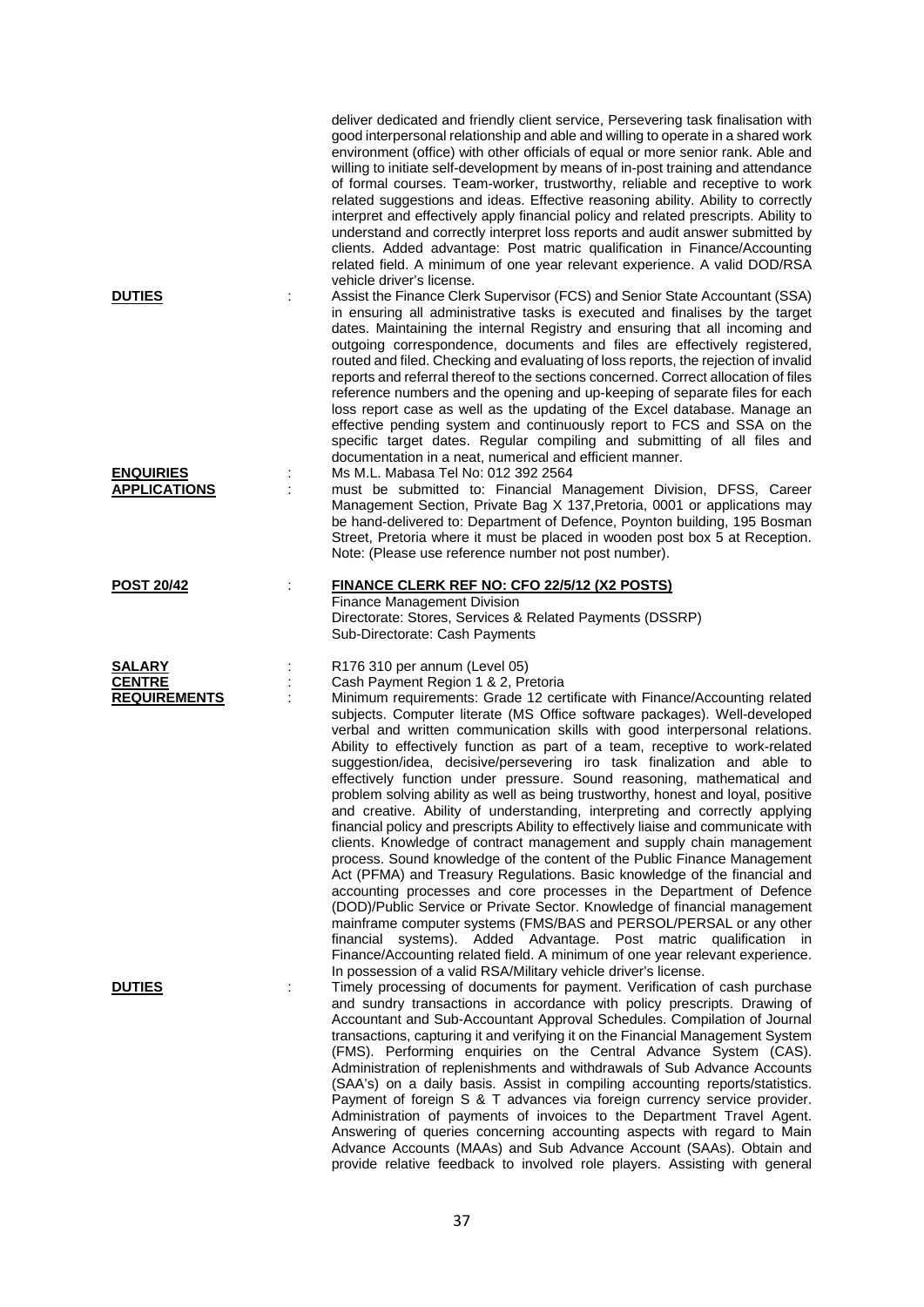| <b>ENQUIRIES</b><br><b>APPLICATIONS</b>               | ÷ | administrative functions and archiving, filing, and safe keeping of all accounting<br>documentation.<br>Ms D.D. Nchabeleng Tel No: (012) 392-2916<br>must be submitted to: Financial Management Division, DFSS, Career<br>Management Section, Private Bag X 137, Pretoria, 0001 or applications may<br>be hand-delivered to: Department of Defence, Poynton building, 195 Bosman<br>Street, Pretoria where it must be placed in wooden post box 5 at Reception.<br>Note: (Please use reference number not post number).                                                                                                                                                                                                                                                                                                                                                                                                                                                                                                                                                                                                                                                                                                                   |
|-------------------------------------------------------|---|-------------------------------------------------------------------------------------------------------------------------------------------------------------------------------------------------------------------------------------------------------------------------------------------------------------------------------------------------------------------------------------------------------------------------------------------------------------------------------------------------------------------------------------------------------------------------------------------------------------------------------------------------------------------------------------------------------------------------------------------------------------------------------------------------------------------------------------------------------------------------------------------------------------------------------------------------------------------------------------------------------------------------------------------------------------------------------------------------------------------------------------------------------------------------------------------------------------------------------------------|
| <b>POST 20/43</b>                                     |   | FINANCE CLERK REF NO: CFO 22/5/13<br>Finance Management Division<br><b>Chief Directorate: Financial Services</b><br>Directorate: Financial Control Services<br><b>Motor Vehicle Accidents Section</b>                                                                                                                                                                                                                                                                                                                                                                                                                                                                                                                                                                                                                                                                                                                                                                                                                                                                                                                                                                                                                                     |
| <b>SALARY</b><br><b>CENTRE</b><br><b>REQUIREMENTS</b> |   | R176 310 per annum (Level 05)<br>Pretoria<br>Minimum requirements: Grade 12 certificate with Finance/Accounting related<br>subjects. Computer literate (MS Office software packages). Basic knowledge<br>of financial/legal process and insurance claims. Successful candidates must<br>have sound reasoning, mathematical and problem solving skills as well as<br>trustworthy, honest and loyal. Decisive and persevering in terms of task<br>finalisation. Ability in understanding, interpreting and correctly applying of<br>financial policies and prescripts. Added advantage: Post matric qualification in<br>Finance/Accounting related field. A minimum of one year relevant experience.<br>In the possession of a valid RSA/Military driver' license.                                                                                                                                                                                                                                                                                                                                                                                                                                                                          |
| <b>DUTIES</b>                                         |   | Assisting the Supervisor in: Receiving and registering letters of demand and/or<br>summonses iro mobile as sets accidents caused by Department of Defence<br>(DOD) drivers and the processing thereof in accordance with policies and<br>prescripts. Obtain information, documents, statements, reports and statutes<br>wrt the case. Draft briefing notes to State Attorney on proposed handling of the<br>case. Determine course of action to be taken in best interest of the State<br>(DOD). Liaise, negotiate and arrange consultations with roll players for<br>specialized inputs and advice. Frequent inter-action with interest groups,<br>experts, attorneys, council panel and assisting the State Attorney during<br>litigation process and trial. Correctly apply legal and procedural principles<br>whereby civil claims are handled on behalf of the Minister of Defence. Analyse<br>and interpret appropriate action. Regularly study and update own knowledge<br>of Government policies, regulations and prescripts relating to matters of<br>litigation. Visit of units in Gauteng and Limpopo. Record, files and safeguard of<br>all documentation generated in the section for future enquiries and audit<br>purpose. |
| <b>ENQUIRIES</b><br><b>APPLICATIONS</b>               | ÷ | Mr M.J. Seleka Tel No: (012) 392 2116<br>must be submitted to: Financial Management Division, DFSS, Career<br>Management Section, Privet Bag X 137, Pretoria, 0001 or applications may be<br>hand-delivered to: Department of Defence, Poynton building, 195 Bosman<br>Street, Pretoria where it must be placed in wooden post box 5 at Reception.<br>Note: (Please use reference number not post number).                                                                                                                                                                                                                                                                                                                                                                                                                                                                                                                                                                                                                                                                                                                                                                                                                                |
| <u>POST 20/44</u>                                     | ÷ | <b>FINANCE CLERK REF NO: CFO 22/5/14</b><br>Finance Management Division<br><b>Chief Directorate: Financial Services</b><br>Directorate: Finance Support Service<br>Sub-Directorate: Finance Management Information System Support (FMISS)                                                                                                                                                                                                                                                                                                                                                                                                                                                                                                                                                                                                                                                                                                                                                                                                                                                                                                                                                                                                 |
| <b>SALARY</b><br><b>CENTRE</b><br><b>REQUIREMENTS</b> |   | R176 310 per annum (Level 05)<br>Pretoria<br>Minimum requirements: Grade 12 certificate with Finance/ Accounting related<br>subjects. Computer literate and skilled in Word, Spreadsheet, (Excel) and<br>Powerpoint. Knowledge of the Public Finance Management Act and Treasury<br>Regulations. Ability to correctly interpret and apply policy. Well-developed<br>verbal and written communication skills, sound mathematical and problem<br>solving ability. Team-worker, trustworthy, reliable with good interpersonal<br>relations. Receptive to work-related suggestions or ideas and decisive/<br>persevering iro task finalisation. Added advantage: Post Matric qualification in                                                                                                                                                                                                                                                                                                                                                                                                                                                                                                                                                 |

Finance/Accounting related field. A minimum of one year relevant experience